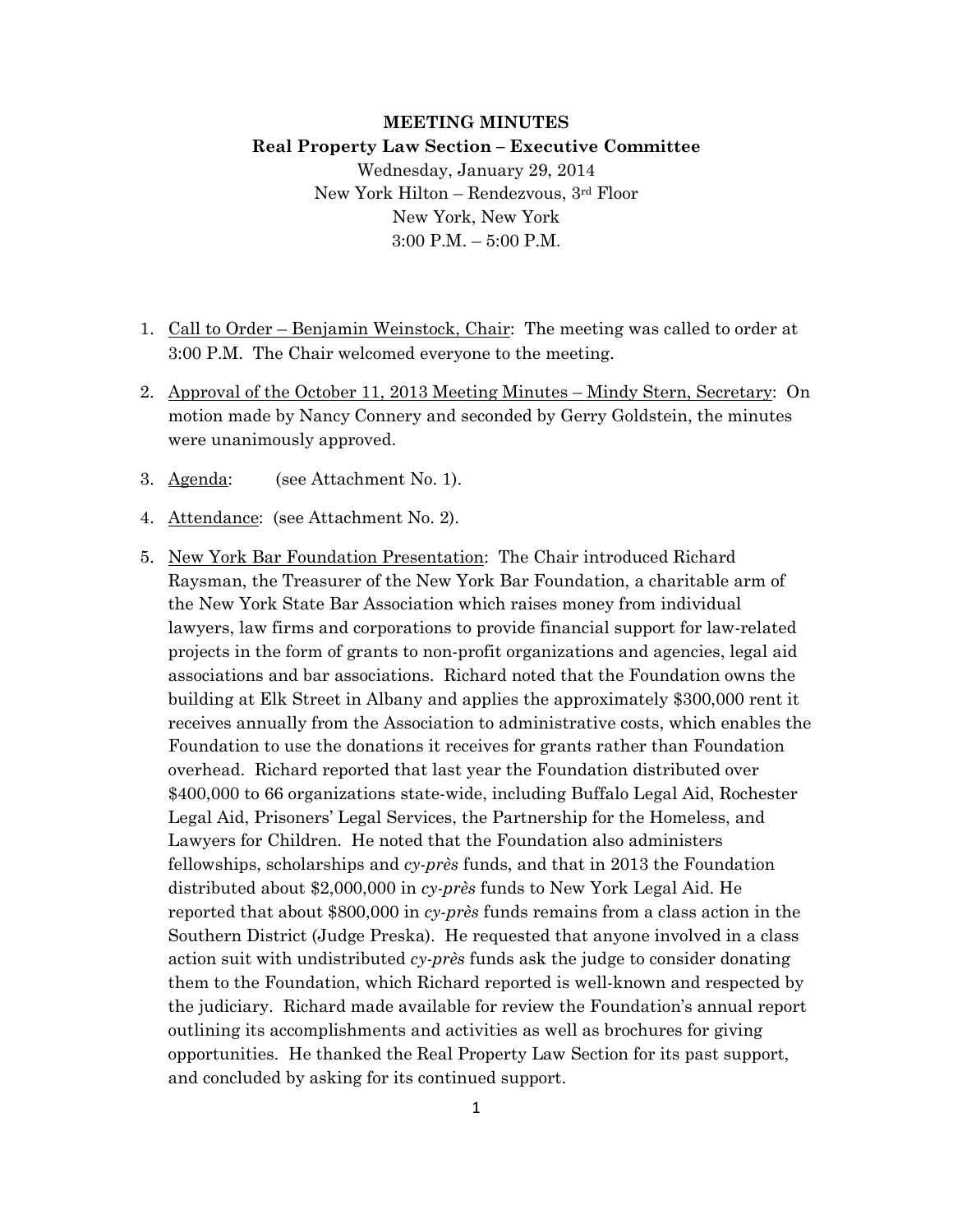#### 6. Chairman's Remarks:

(a.) Nominating Committee. The Chair requested a report from Nominating Committee Chair Steve Alden. Steve noted that David Berkey, Leon Sawyko and Mindy Stern are moving up the ladder, and announced that Patricia Watkins has accepted its nomination as incoming Secretary. Steve noted that Patricia has been very active in the Section, most recently serving on the Professionalism Committee as well as the Association's House of Delegates. Patricia thanked the Section for the nomination. The Chair added that the Section officers enthusiastically support Patricia's nomination as Secretary, and noted that she attended today's officers meeting to begin her orientation. Steve also announced that nominees for all district representatives, including the 11th district which was vacant, were submitted. The Chair reported that the Section appointed Joseph Risi as the 11th District Representative, and announced that Alice Breding and Nancy Connery have agreed to serve as Co-Chairs of the District Representatives. Steve asked the Executive Committee to recognize his fellow members of the Nominating Committee: Section Past Presidents Joel Sachs, Heather Rodgers, Anne Reynolds Copps and Harry Meyer. The Chair thanked the Nominating Committee for its work.

(c.) Co-Sponsorships. The Chair mentioned three important and interesting programs the Real Property Law Section is co-sponsoring: (1) "Social Media Ethics" event on January 28, 2014, (2) "The Presidential Summit", a sold-out event on January 29, 2014 and (3) "Smooth Moves: Career Strategies for Attorneys of Color," at Lincoln Center on April 1, 2014. The Chair noted that in the Liaison Report submitted to the Association by Tom Myers, our Section's liaison, Myers commended our Section for its Executive Committee meetings, its membership activities, its sponsorship of CLE Programs, its co-sponsorship of other Sections activities, and its involvement in legislation issues. The Chair noted that the Section receives many accolades for its activities. The Liaison Report is attached to these Minutes as Attachment No.3. The Chair announced that he and Anne Reynolds Copps are participating in a "Bridging the Gap" CLE event on January 31, 2014 sponsored by the Young Lawyers Section, taking place, in which they will describe differences between upstate and downstate residential real estate practices. The Chair hopes that the Section's participation will provide an opportunity to highlight the benefits of membership in the Real Property Law Section and encourage new membership.

(d.) Professionalism Award. The Chair introduced Peter Coffey, who announced that this year's Professional Award is going to Mike Berey. Peter noted that the announcement will be made at the Annual Meeting, and that there would be a short formal presentation during the luncheon. Peter reported that this is the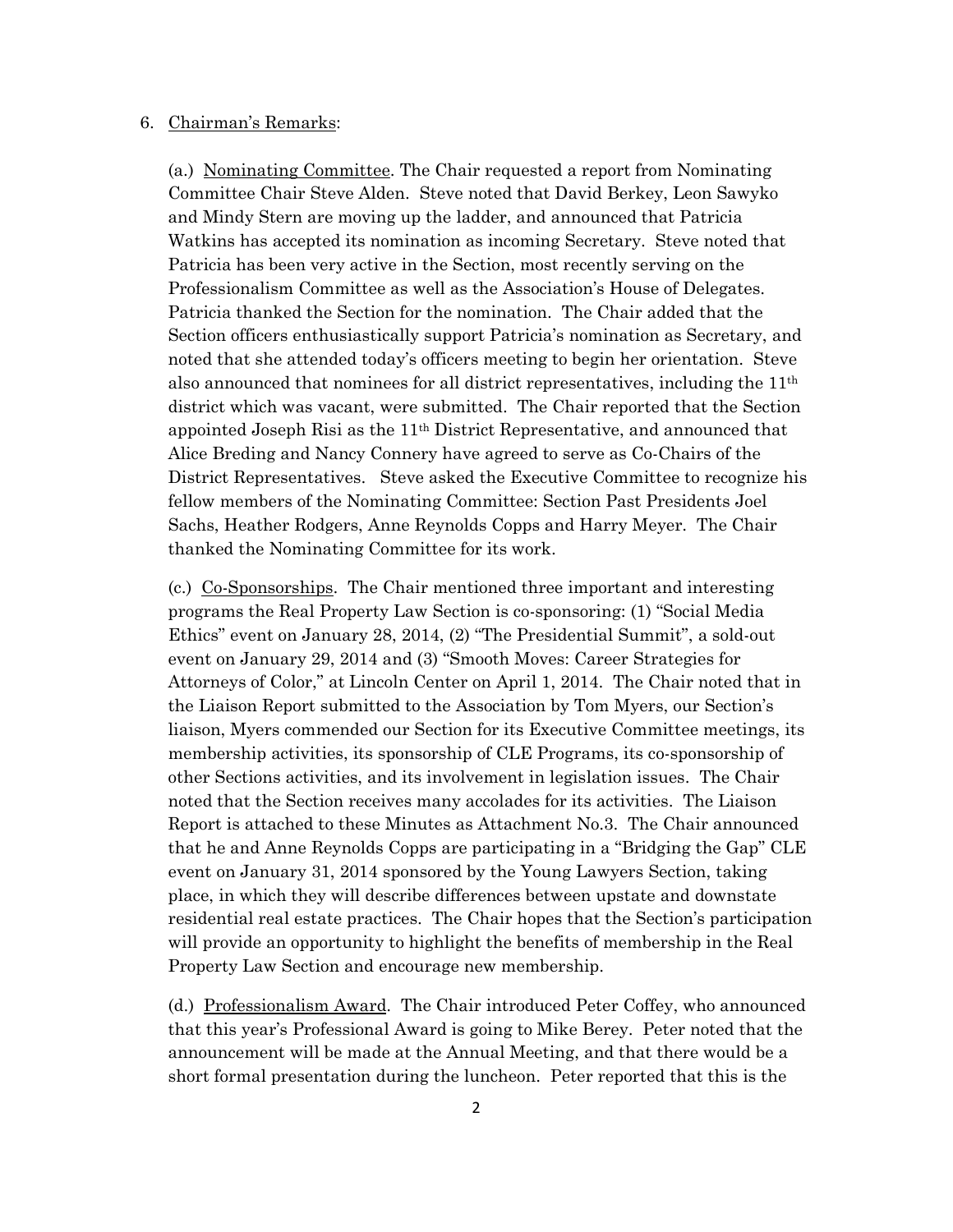first year the Professionalism Committee solicited nominations from people outside the Section, and that it received two fantastic nominations articulating why the nominee fulfills all of the award criteria and why he is so incredibly worthy of this award. The Chair pointed out that this is the Section's highest award, and to avoid diluting the distinction, it is not given out annually, but rather only when there is a deserving recipient.

(e.) Scholarships. Joel Sachs announced that the first Mel Mitzner Scholarship will be awarded to a student from Albany Law School, Edward Clark. Mindy Stern announced that the Lorraine Power Tharp Scholarship was awarded to Leanne Welds, a student from Brooklyn Law School. Both awards will be mentioned during the Annual Meeting and both students will be briefly introduced at the luncheon as well.

(f.) Mortgage Finance Committee/Residential Mortgage Finance Committee. In recognition of significant legislative and judicial activity involving residential mortgages and foreclosure issues, the Chair announced that at Karl Holtzschue's recommendation, the Officers decided to create a separate standing committee to address residential mortgage finance matters, and to focus the existing Mortgage Finance Committee's activities on purely commercial mortgage finance matters. The Chair noted that this proposal was enthusiastically endorsed by Richard Fries, who Co-Chairs the Mortgage Finance Committee **[WHAT ABOUT HIS CO-CHAIR FRANK SARRATORI WHO WAS NOT MENTIONED?]**, and that Heather Rodgers has agreed to serve as upstate Co-Chair of the Residential Mortgage Finance Committee. A downstate Co-Chair is expected to be announced shortly.

#### 7. Meetings Reports.

(a.) 2014 Annual Meeting. David Berkey reminded everyone that the Executive Committee dinner tonight is at Michael's Restaurant where there will be some surprise entertainment. He noted that the Section's Annual Meeting this year has the highest attendance for an Annual Meeting in the last ten years, with over 250 people expected to attend, and 120 people expected at the luncheon at The 21 Club. David credited Mike Berey for bringing people to the meeting and the luncheon. He noted the great line-up of speakers talking about such topics as the Osborn case regarding real property tax exemptions for not-for-profit corporations to be presented by Jim Grossman and Paul Goldman, lease negotiations being presented by Joshua Stein, a case law update from Karl Holtzschue, an update on mechanics' liens from Matt Cahill, and a presentation by John Santemma and Chris Denton on the Constitution Pipeline, the 120-mile pipeline project that will involve condemnation of properties all along the pipeline. David noted that during the last half hour of the luncheon, Fonda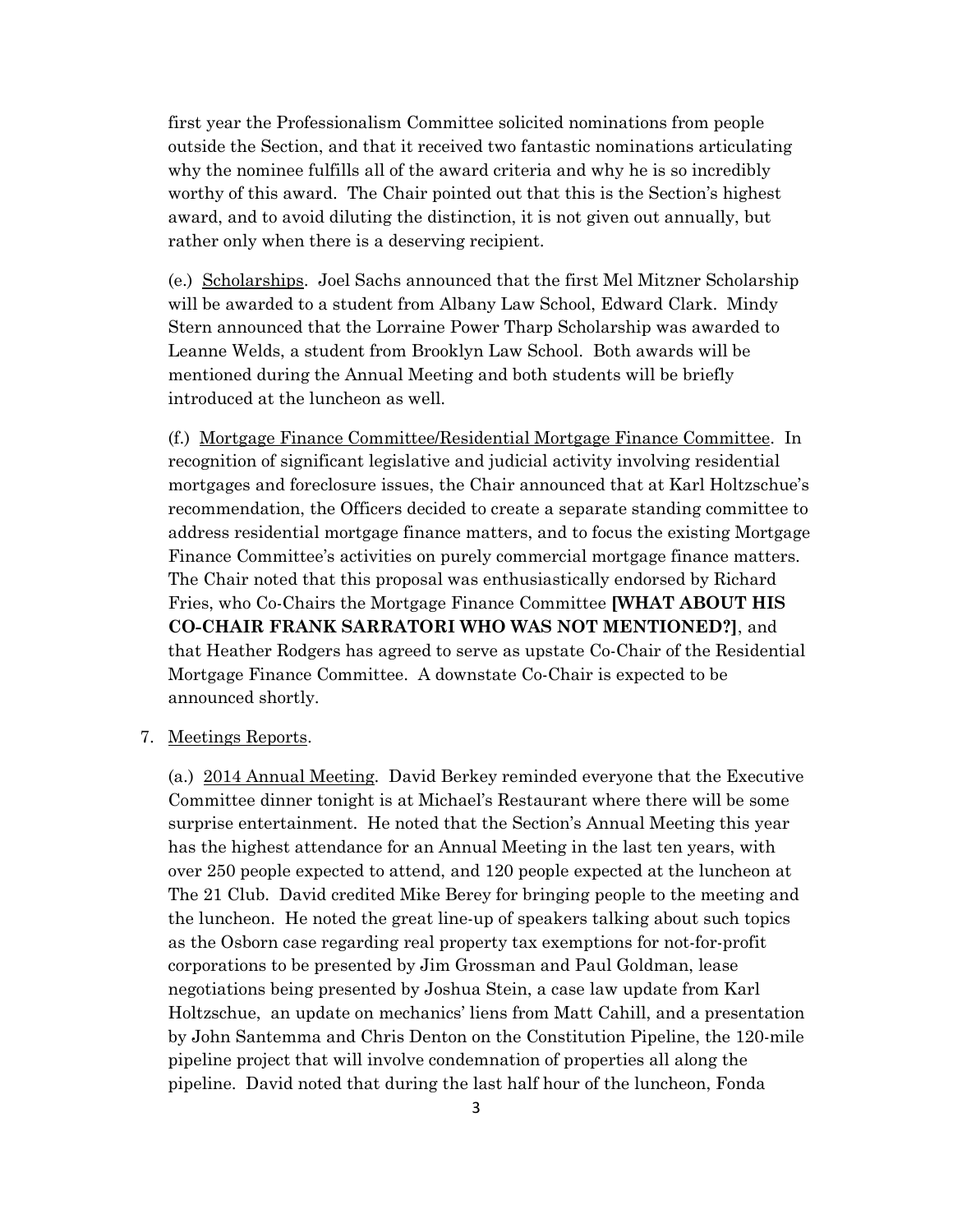Duvanel will make a timely and interesting presentation about the Hudson Yards Project – the largest development project being completed with buildings going up with major tenants, such as Time Warner Cable, for both condominium space and office space in the Project. The Chair thanked David for building a reputation as the superstar of meetings, with better attendance at our meetings this year than the Section has had in a decade, and noted that David deserves an enormous amount of credit for that. The Chair also thanked the officers for subsidizing the luncheon with surplus Section funds to lower the cost for attendees, which also contributed to the larger turnout.

(b.) 2014 Summer Meeting. Leon Sawyko reported that the 2014 Summer Meeting will be held July  $17<sup>th</sup>$  through  $20<sup>th</sup>$  at Niagara on the Lake in Ontario, Canada, with accommodations at The Queens Landing Hotel. He reminded everyone to bring a current passport or enhanced driver's license, and recommended that air travelers fly into Buffalo Airport. He promised an interesting program at a quaint venue offering many cultural activities such as the Shaw Festival and outdoor activities including a jet boat ride up the river to the base of Niagara Falls. Leon mentioned that the January  $27<sup>th</sup>$  issue of "The New Yorker" had a full page ad for Niagara on the Lake advertising "Great Theater in the Heart of Niagara Wine Country". The program will include a session on economic development throughout New York and the various programs that are available that we should be familiar with as well as a presentation on the ratification of the new not-for-profit corporation law going into effect in July. Leon noted that the program also will include the Section's regular presentations on ethics and current case law, and solicited suggestions for other presentations.

8. Report of District Reps. The Chair emphasized the need to increase the Section's membership. He reported that the Section's efforts to date have yielded mixed results. Noting that the primary mission of the District Representatives is to increase membership, he called upon them to give their reports.

(a.)  $1<sup>st</sup> District. Nancy Connery reported two initiatives: a cocktail party for$ listserv members co-sponsored with the 9th District and a Habitat for Humanity volunteer day in Manhattan, probably at the beginning of May. They intend to ask another Section to participate, perhaps the Young Lawyers Section or the Trusts and Estates Section, to expand the project with at least one other Section. The Chair mentioned that ACREL has a standing Habitat for Humanity Committee that actually does a project at every one of their meetings regardless of what city they go to and suggested that the Section consider this for its Summer meetings.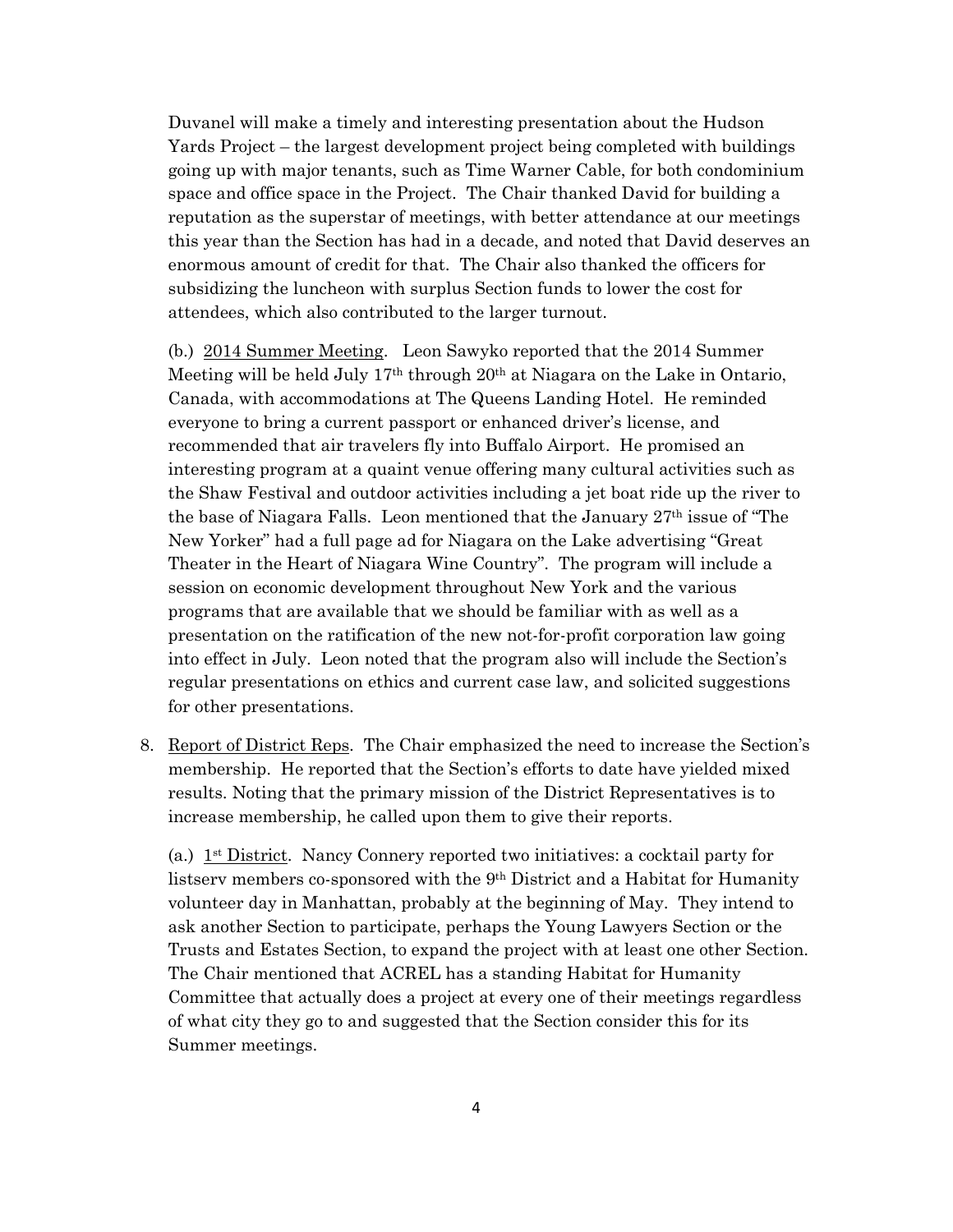(b.)  $2<sup>nd</sup> District$ . Larry DiGiovanna reported that they helped locate  $11<sup>th</sup>$ District representative Joe Risi, and that they are outreaching to new members and will plan a joint event with Joe.

(c.)  $3<sup>rd</sup>$  District. Alice Breding reported that they had cocktails with the Young Lawyer's Section. There was a good turnout and they collected toys for Toys for Tots. They are meeting with the Young Lawyers Section and local bar associations to plan a Valley Cats (Houston Astros Farm Team) charity event.

(d.) 4th District. Michelle Wildgrube reported that they joined with the 3rd District to do the Holiday Cocktail Party and they are trying to do so with the Valley Cats game as well. She stated that the  $4<sup>th</sup>$  District may try to offer a CLE program perhaps before the summer.

(e) 5th District. No report.

(f)  $6<sup>th</sup> District. No report.$ 

(g) 7th District. Scott Sydelnik sent his report via email and Heather Rodgers reported for him that the 7th District is partnering with the Young Lawyer's Section to co-host a networking event in downtown Rochester to be held in early May. He hopes this event will encourage new members to join the Section.

(h) 8<sup>th</sup> District. David Mineo reported that they co-sponsored the  $24<sup>th</sup>$  Annual Conference with New York State Bar Association, during which they distributed literature about our Section.

(i) 9th District. Lisa Stenson Desamours reported that they are co-sponsoring with the 1st District a cocktail party for listserv members and a Habitat for Humanity volunteer day in Manhattan, probably at the beginning of May.

(j)  $10<sup>th</sup> District. No report.$ 

(k) 11th District. Joe Risi was introduced as the new District Representative for the 11th District. He has practiced for over 30 years. He is a former member of the title insurance department and serves on the Grievance Committee.

(1)  $12<sup>th</sup> District. No report.$ 

(m) 13th District. Toni Ann Barone reported the she has been working with the Richmond County Young Lawyers Association as well as two members at the state level to plan a networking event at the end of February or beginning of March. They hope to organize a "meet and greet" with a local attorney in private practice to identify what young lawyers are most interested in learning about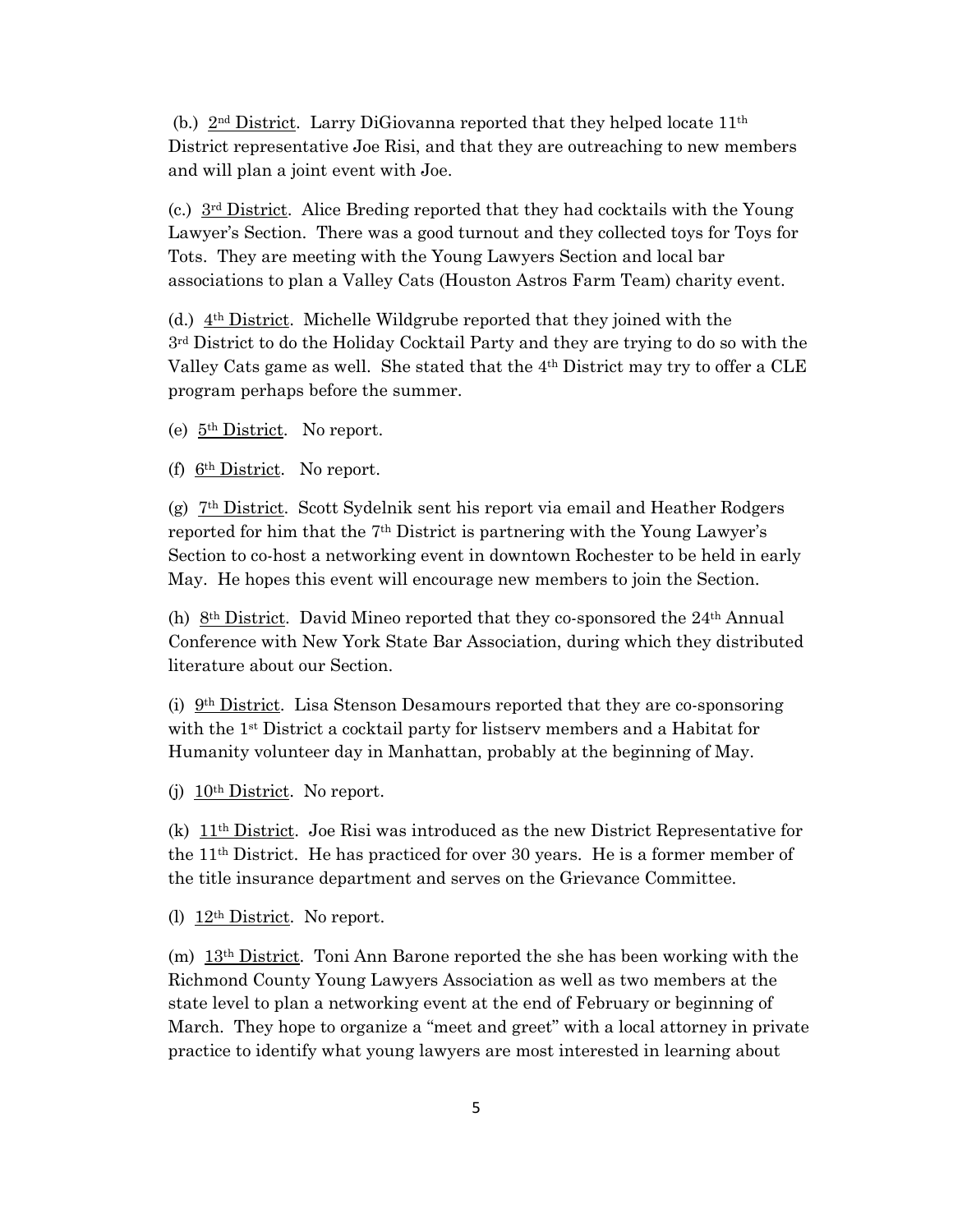real estate practice, then hold a CLE program to address those needs. The district hopes that such an event will increase Section membership.

The Chair noted that the best practices learned in one district can be passed along to another district and encouraged neighboring districts to coordinate and co-sponsor activities. The Chair expressed hope that this would be coordinated through the Co-Chairs overseeing the District Representatives.

9. Report of House of Delegates. Sam Tilton reported on the status of the proposal for pro bono reporting, which is currently being widely reported in Bar media as well as the media generally, and generating much controversy. Mandatory reporting of pro bono hours and contributions under a new court rule is being considered. Many people, including some led by Robert Ostertag, a past Association President, have expressed concern that this requirement will lead to mandatory pro bono. Sam noted that although he believes the discussion is worthwhile, he questions whether the House of Delegates is the best forum in which to do so. He noted that the remarks of many lawyers at the meeting were misinterpreted to suggest that they do not support pro bono activities, which is unfortunate. The matter of conforming the comments to the rules was tabled and a special committee was formed. That committee has been wrestling with this matter and is expected to report to the House on Friday. Sam noted that they have not produced anything yet because the House was told that the Executive Committee would debate this issue before the full House meeting and we would then hear the recommendations.

Ira Goldenberg, a member of the Association's Executive Committee, confirmed that the Committee has been wrestling with this issue and that he expects a spirited debate at the House of Delegates meeting. He could not predict the outcome of the discussion, noting that the Special Committee has made 20 different recommendations as to various tactics that can be used.

Ira also reported on another consequence to the pro bono debate to be played out at the House of Delegate's Meeting on Friday morning - the first contested election for President in many years between Dave Miranda, the candidate chosen by the Nominating Committee of the Bar Association and Tom Liotti, a write-in candidate from Long Island. Ira noted that Liotti's platform seems to be the pro bono issue, and a concern that the Association is not actively pursuing this matter. Ira noted that Liotti has solicited support from many people but both candidates have distributed e-blasts requesting support. Ira also noted that President-elect Glen Lau-Ki anticipates a spirited discussion. Steve Alden clarified that under the new rules attorneys will be required to report not only pro bono hours but also financial contributions with the Office of Court Administration publicizing that information. The Office of Court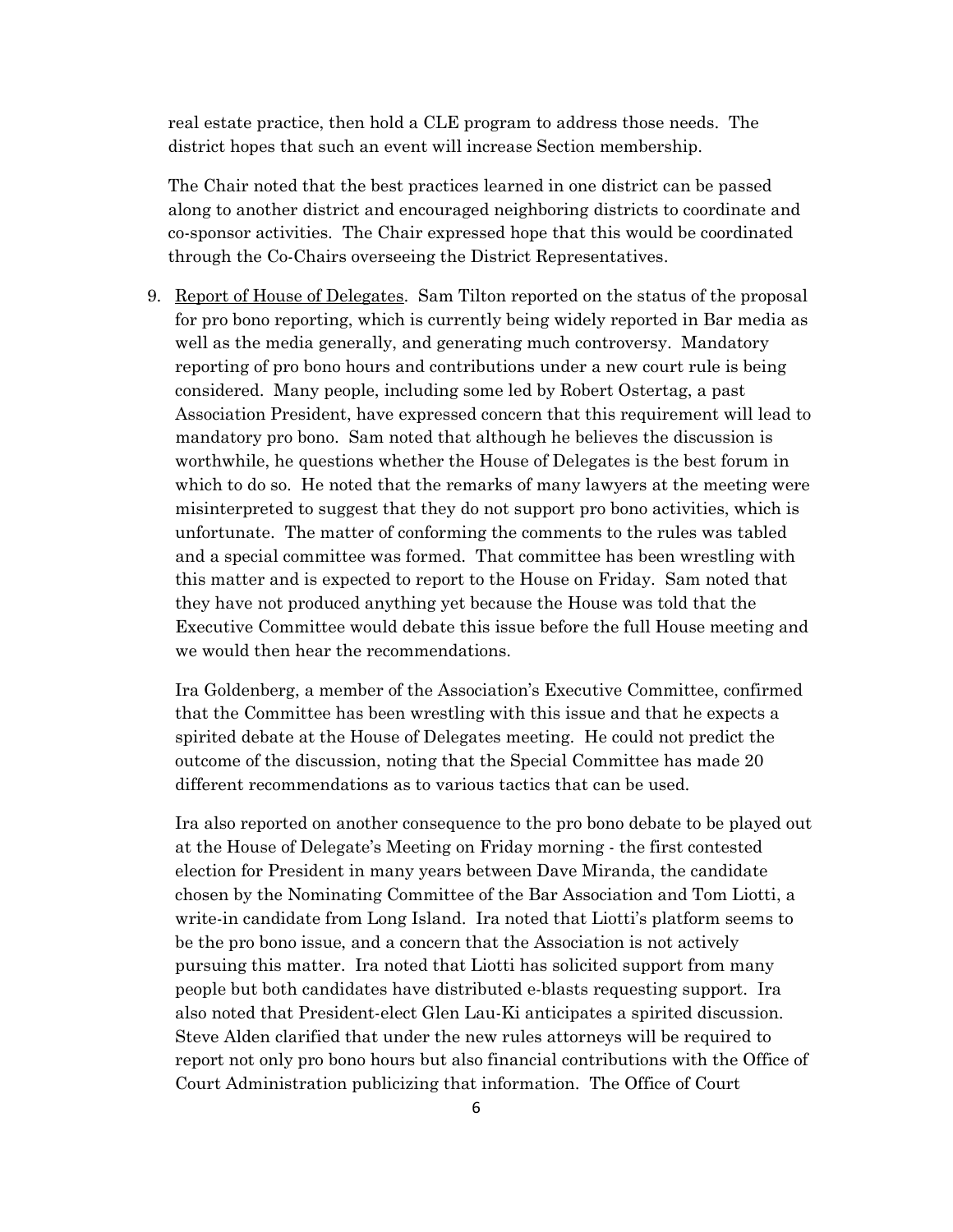Administration has already told the Bar Association through Chief Judge Lippmann that they are going to defer publicizing the monetary aspect of that requirement for at least two years.

John Privitera asked Ira who is allowed to vote on this matter. Ira responded that any member in good standing of the House of Delegates may vote. He reminded the Committee that because of its size, our Section has four active members of the House of Delegates who are entitled to vote. Peter Coffey, a member of the Nominating Committee and House of Delegates, stated that the House is not against pro bono but rather the requirement to report pro bono hours, similar to concerns about other governmental reporting requirements. He remarked that it is an interesting debate and a microcosm of the issues we all face, and that he does not envy the Executive Committee having to struggle with this difficult issue. Peter opined that the House tabled the issue because it does not want the public to perceive incorrectly that the Bar is against pro bono.

Peter also advised the Committee that the Association's past Presidents and other members as well as its Executive Committee are concerned that the Courts failed to consult with the Association before proposing these pro bono requirements. He noted that unlike years past, the Courts are now passing rules without asking the Bar Association for input, which the Association believes is contrary to what the public wants – Association input into how we are regulated.

The Chair identified the four current delegates of our Section: Steve Alden, Sam Tilton, Larry Wolk and Joel Sachs. He reported that he was informed by the Association that Joel is ineligible to continue due to term limits, and that the Section has been asked to appoint a replacement. He also noted that we currently have one alternate – Joel Walsh. The officers will select and recommend someone to fill the vacancy in the House of Delegates and advise the Section when that is decided.

Matt Leeds asked if our Section's Delegates will be directed by the Executive Committee as to how they should vote. The Chair invited discussion as to whether the Executive Committee wants to direct the vote, or allow the Delegates to use their good judgment and wisdom to vote on behalf of our Section. The Chair indicated that he would like to know what other Committee members think, but that he would prefer to allow the Delegates to use their own judgment, especially because the recommendations that will be made at tomorrow's House of Delegates meeting are not yet known. **[Someone]** stated that being asked to serve as a Delegate means that you are being asked to exercise your best judgment on behalf of your Section during the meeting. **[Someone]** asked if Section Delegates would be required to vote together on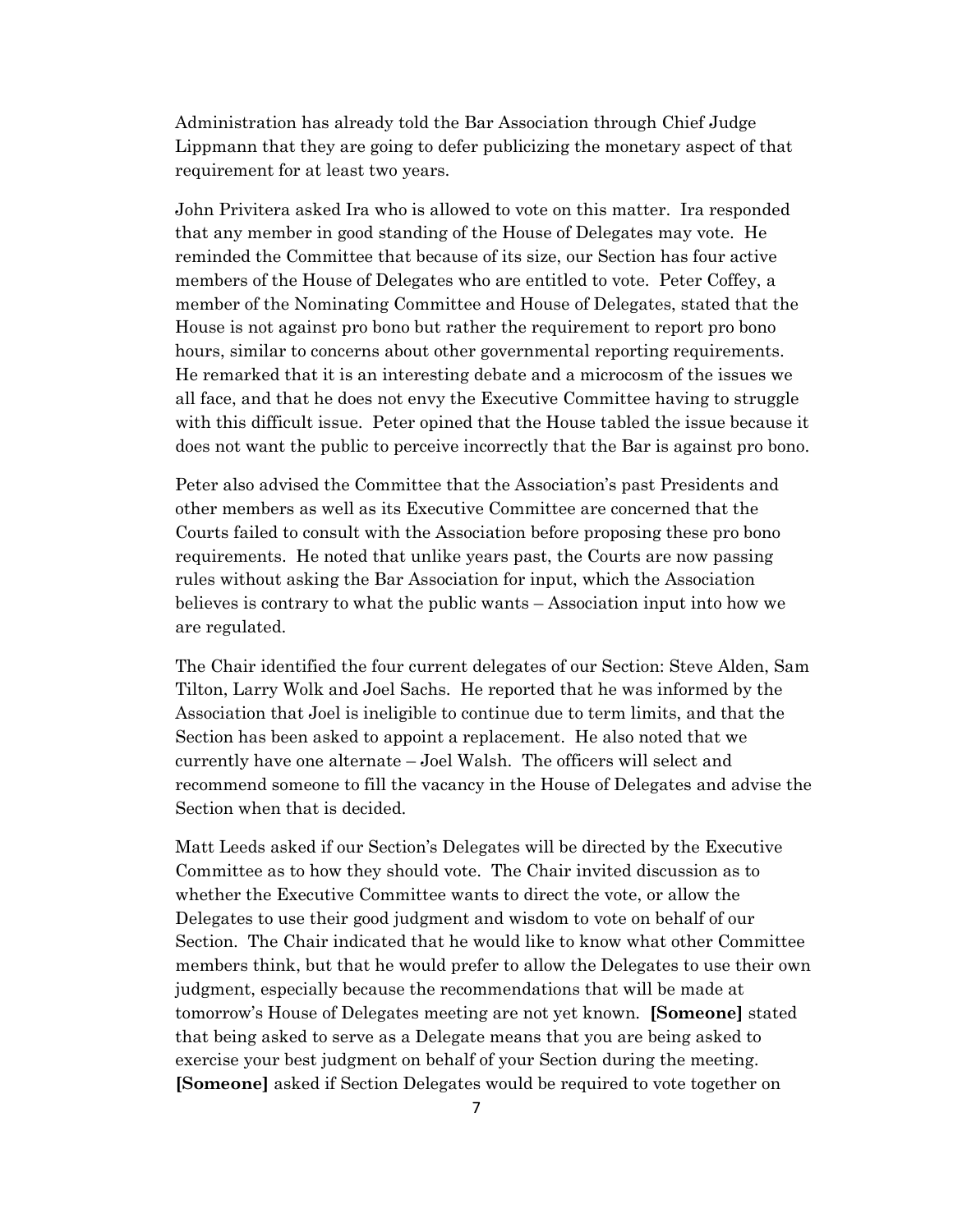behalf of the Section. The Chair could not recall a situation where the Section directed its Delegates to vote unanimously on an issue. The Chair stated that he believes that most members of the Section recognize that pro bono service is valuable for all lawyers, and that the reporting requirement is the real issue. Jim Grossman noted that in the past the Section reported to the Bar its position on issues but never bound the Delegates to vote in a certain way. The Chair asked the Committee to confirm (and they did) that the members are not opposed to pro bono but rather the mandatory reporting requirements.

Matt Leeds then inquired about the vote for President of the Association. The Chair did not support the idea of directing the Delegates how to vote. Gerry Goldstein asked if anyone has had any personal interactions with either of the candidates or if anyone is familiar with their positions that affect the Bar Association or is it just a matter of one person moving up the chain of command and another person coming in. **[Peter Coffey?]** noted that Dave Miranda practices with an intellectual property law firm in the Albany area, and is a former President of the Albany County Bar.

Bob Zinman stated that Matt's question about voting is broader than the particular questions that are coming up before the House of Delegates now. It is really a fundamental question as to whether the Section's representatives should be instructed on how to vote. Larry Wolk suggested that we table the discussion, because in this instance, we do not know what recommendation the House of Delegates is going to propose but perhaps in circumstances where the Section knows what a particular vote will be, the Delegates should be directed on how to vote.

In an effort to move along the meeting, the Chair requested that we table the issue of whether Delegates should be instructed on how to vote for the Section for discussion at a future meeting. **[Someone]** asked if the Delegates need to vote together as a block; and **[someone else]** clarified that the Delegates do not have to do so.

## 10. Section Projects and Initiatives.

(a.) Section Budget. Spencer Compton reported that the Section is having another good year with a surplus, noting that revenue from publications is 415% over budget (*i.e*., \$1,200 rather than \$300), and that the Section now has a surplus of approximately \$149,000. He noted that we have been modestly using it to subsidize membership activities. He also noted that the Officers are considering recommending increasing our grants for students; and is discussing ways to use it to increase membership and promote other Section activities and initiatives. As to the scholarship grants, Spencer reminded the Committee that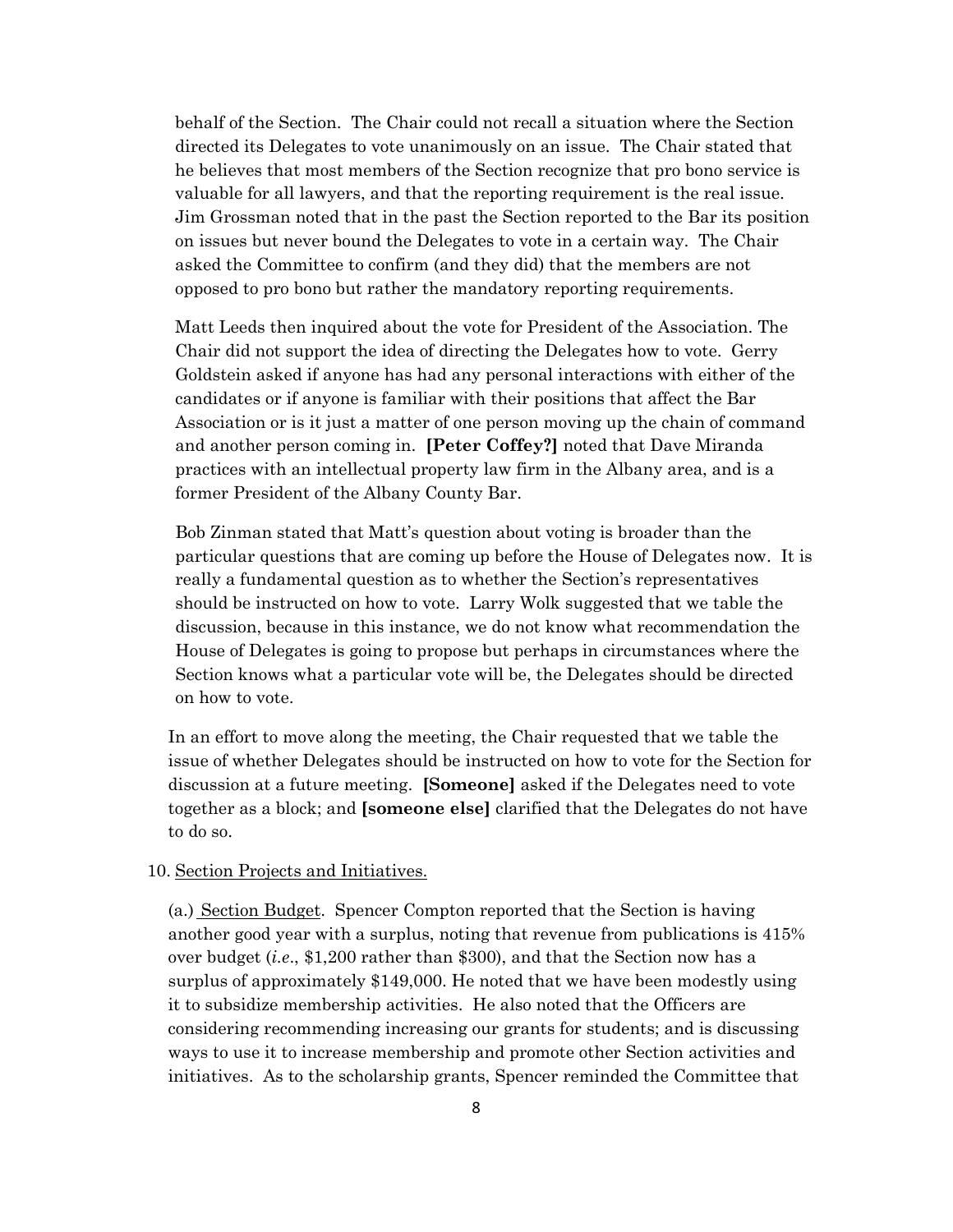the Section currently offers two scholarships annually in the amount \$1,500 each and that the Officers recommend increasing both scholarships to \$2,500 each. In addition, the Officers recommend adding \$5,000 to each scholarship fund this year and annually thereafter to secure the scholarships for the future, and hopefully raise our Section's profile. The Chair stated that we finished last year with a \$107,000 surplus and that we have increased our surplus this year to almost \$150,000. He reminded the Committee that the Association discourages Sections from having too large a surplus, and that a memo from the Association advises that our surplus must be reasonable and describes what we are permitted to use it for, such as supporting law students, charitable activities involving the law, membership activities involving our Section -- all of the things that one would intuitively use the surplus for. He noted the ways our Section has tried to use those dollars wisely, such as subsidizing the cost of the luncheon, offering scholarships to our meetings, making money available for law students' transportation to events, and offering to provide steeply discounted registration and attendance fees to the Summer Meeting for young lawyers. The Chair stated that based on information provided to the Officers, we believe that our scholarship awards (*i.e*., Lorraine Power Tharp Scholarship and the Mel Mitzner Scholarship) of \$1,500 are low and therefore do not compete well with other scholarship awards of \$2,500 and higher. The Chair made a motion to give the Lorraine Power Tharp Scholarship and the Mel Mitzner Scholarship additional funds of \$5,000 each from the Section and to increase the amount of each scholarship awards to \$2,500. The motion was seconded by Gerry Goldstein and passed unanimously with no further discussion.

In light of the Association's transition to on-line CLE materials, Larry Wolk suggested using some of the surplus funds to distribute hard copies of materials for Section CLEs in certain circumstances where the Bar is only providing online materials and attendees prefer hard copies.

Gerald Goldstein noted that when he paid his dues this year he noticed a "Retired" rate and called the Bar to inquire about that reference. He was informed that if an attorney is over 70 years of age and has been a member over 25 years, the annual dues are \$100.

(b.) Section Calendar. Gerald Goldstein reported that he is waiting for notice of events to add to the calendar.

(c.) Section Website/Blog. Mike Berey reported that he has not been able to do a blog for a couple of months because he cannot log into the site. He has had discussions with Barbara at the Bar who informed him that it is fixed, but it is not, and he does not know why. Mike reported that the website is a work in progress and that he is not sure how functional it is yet.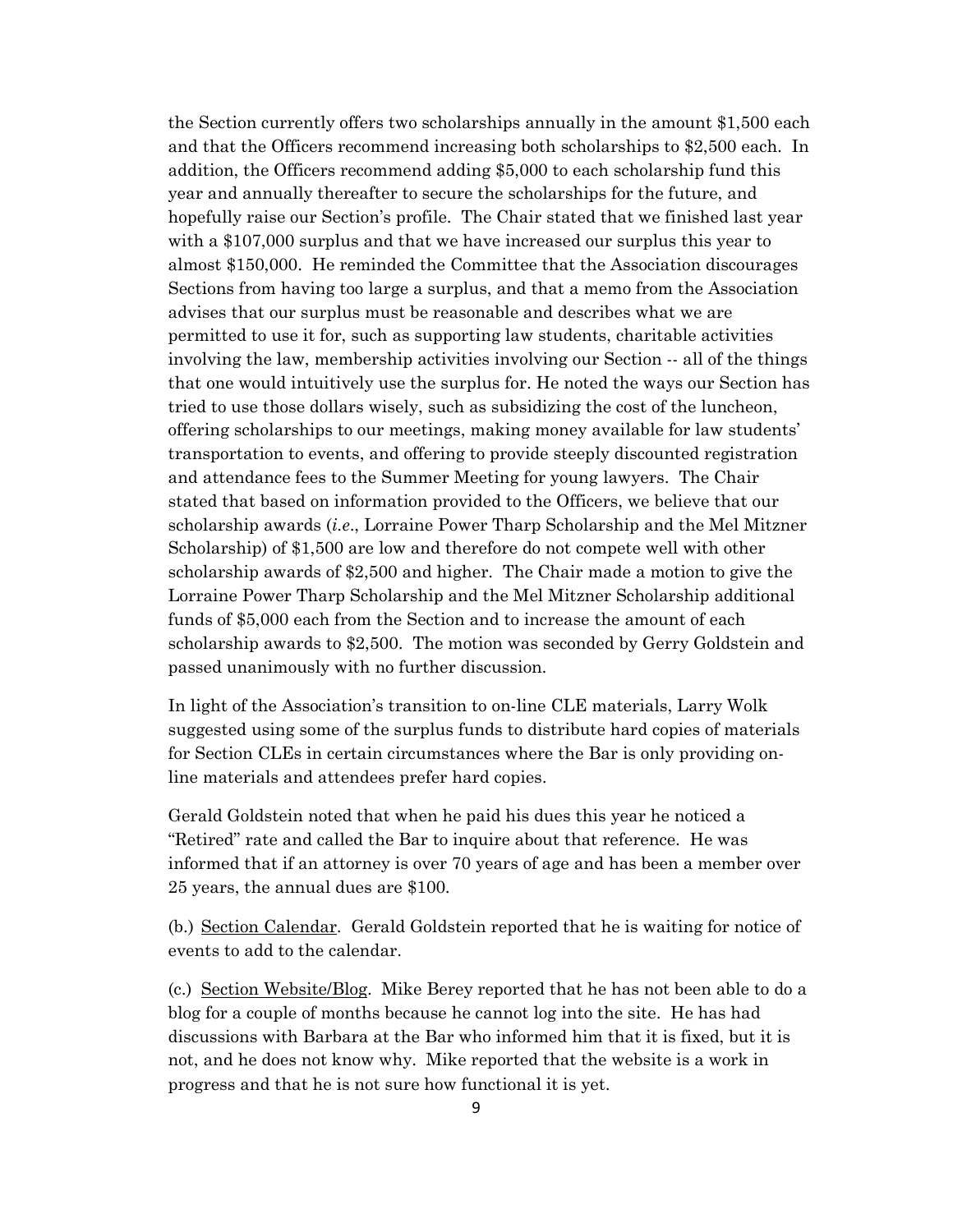(d.) Task Force on Electronic Recording. Mike Berey reported that 15 counties now allow electronic recording and 15 counties statewide plus the ACRIS counties in New York City. In Westchester you have to go through a third party provider; you cannot do it directly.

(e.) Task Force on Draft Insurance Department Regulations. Tom Hall reported that there was a hearing on title insurance a couple of weeks ago and that Ben Weinstock, Joe DiSalvo and Karl Holtzchue attended on behalf of various entities, and referred questions about the hearing to them. With respect to title agent licensing, a new bill has been proposed as part of the Governor's budget. Tom characterized the new bill as "a pretty clean licensing bill that simply does not much more than tries to license agents as well as title closers and title insurance solicitors" and that will be discussed in the Title and Transfer Meeting on January 30, 2014. The Chair explained that Section 6409D of the Insurance Law -- the kickback section -- has not been resolved. The greyness of whether or not lawyers can act as title agents in the same matters as they represent the buyer or seller or lender or borrower remains as ambiguous as ever. The second problem with Section 6409D is that while they have confirmed that up until now it has only been unlawful to give something of value to induce title business but not unlawful to receive it, if the bill passes, it will now be unlawful to receive something of value to induce title business so, if for instance the title company offers you tickets to a Yankee game, you will have to consider if you are violating Section6409D of the insurance law by accepting them. Tom also noted that it comes with the budget bill; it is not a title agent licensing bill in a vacuum. Buried in the bill is a provision accompanied with a press release from the Governor's office in which he said that there are rampant abuses in the title insurance business causing people to pay too much money for title insurance in New York; and the insurance regulators, the Department of Financial Services, will lower the residential title insurance rate by 20% and will lower the residential refinance rate by 60% so there is a lot buried in this title agency licensing packet with the Department of Financial Services that is part of the Governor's budget. The Chair stated that more information will be available at the following day's Title and Transfer Committee meeting.

Sam Tilton reported that another section of the proposed bill deals with disclosing closing fees and other disclosure items. At tomorrow's meeting, we are going to prepare a memo and present to the Assembly and the Senate by early February according to Kevin Kerwin so that they can consider our comments as they draft their own bills and then put the three bills on the table – each of theirs and the Governor's – and decide what they are going to do. The Chair explained that this needs to move at a rapid pace so there will not be a meeting to approve this legislative memo -- it will be handled via email. Sam suggested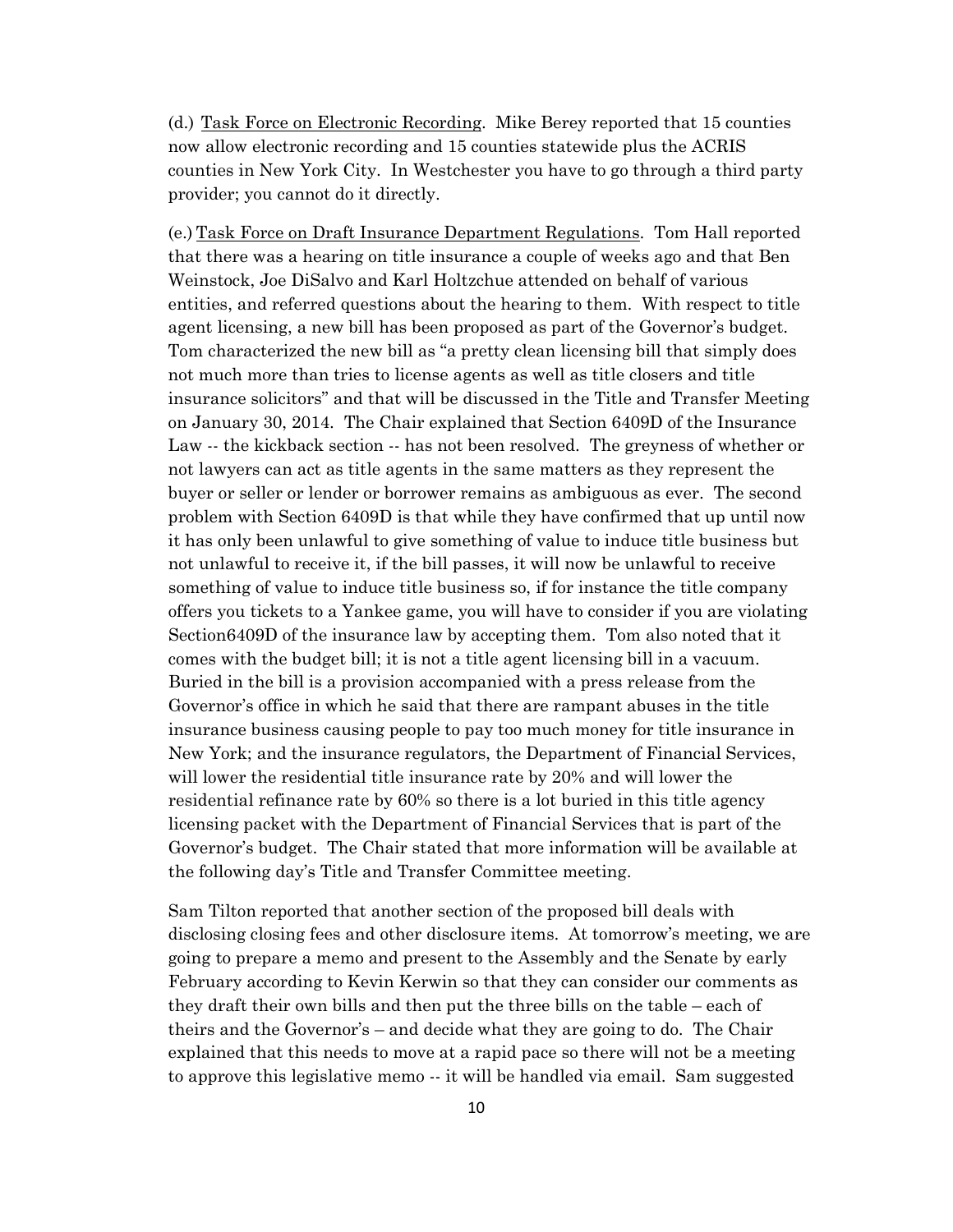that we change the name of the Committee because there has not been any Draft Insurance or Regulations in a long while and the Chair responded that the name is going to be changed and corrected in the next agenda.

(f.) Student Intern Program. David Berkey reported that the program has been in effect for about three years, and that many firms have established relationships where they act as mentors for the student interns with the actual schools, so there is a more direct give-and-take now between the host firms and the schools that are supplying the interns. David noted the Officers' interest in expanding the use of student interns to benefit our Section and its Committees. For example, we could ask a school to provide an intern to work with the committee studying issues involving new licensing or title issues, or tenantlandlord issues or any other substantive area where a committee might find it helpful to have several interns working under the direction of the committee chair. To develop that resource pool, the Officers concluded that the intern project would be best served by converting it to a standing committee. David reported that Stacy Wallach has agreed to chair the new committee, and that Ariel Weinstock has been asked to be a co-chair because we wanted to find someone that was a generation younger than Stacy and David. David made a motion to establish a Standing Student Internship Committee for the purposes of coordinating with the law schools and coordinating with our committee chairs thereby providing the best opportunities for student interns to work both with law firms and with our committees. This motion was seconded and passed unanimously with no further discussion.

Stacy Wallach reports that Pace Law School may now be ready to participate in the student internship program thanks to some personnel changes at the law school. He commended David's idea for a Student Internship Committee and student interns working directly with our committees and hopes that it will help him get Pace Law School involved.

(g.) NYSBA Mentoring Program. Harry Meyer reported that he received a request from the Bar on the mentoring program and received prompt commitments from David Berkey, Toni Ann Barone and Jaime Lathrop to mentor the initial applicants. Harry noted that this demonstrates our Section's consistent cooperation and community spirit. Harry also thanked Marvin Bagwell for his assistance with a reception given for the diversity and inclusive award, again demonstrating the Section's cooperation with requests from the Bar to participate in its activities. Harry concludes by stating that our membership has stabilized about 4,300. He noted that April  $1<sup>st</sup>$  is the date used by the State Bar to measure membership and all district representatives to "beat the bushes" for new members.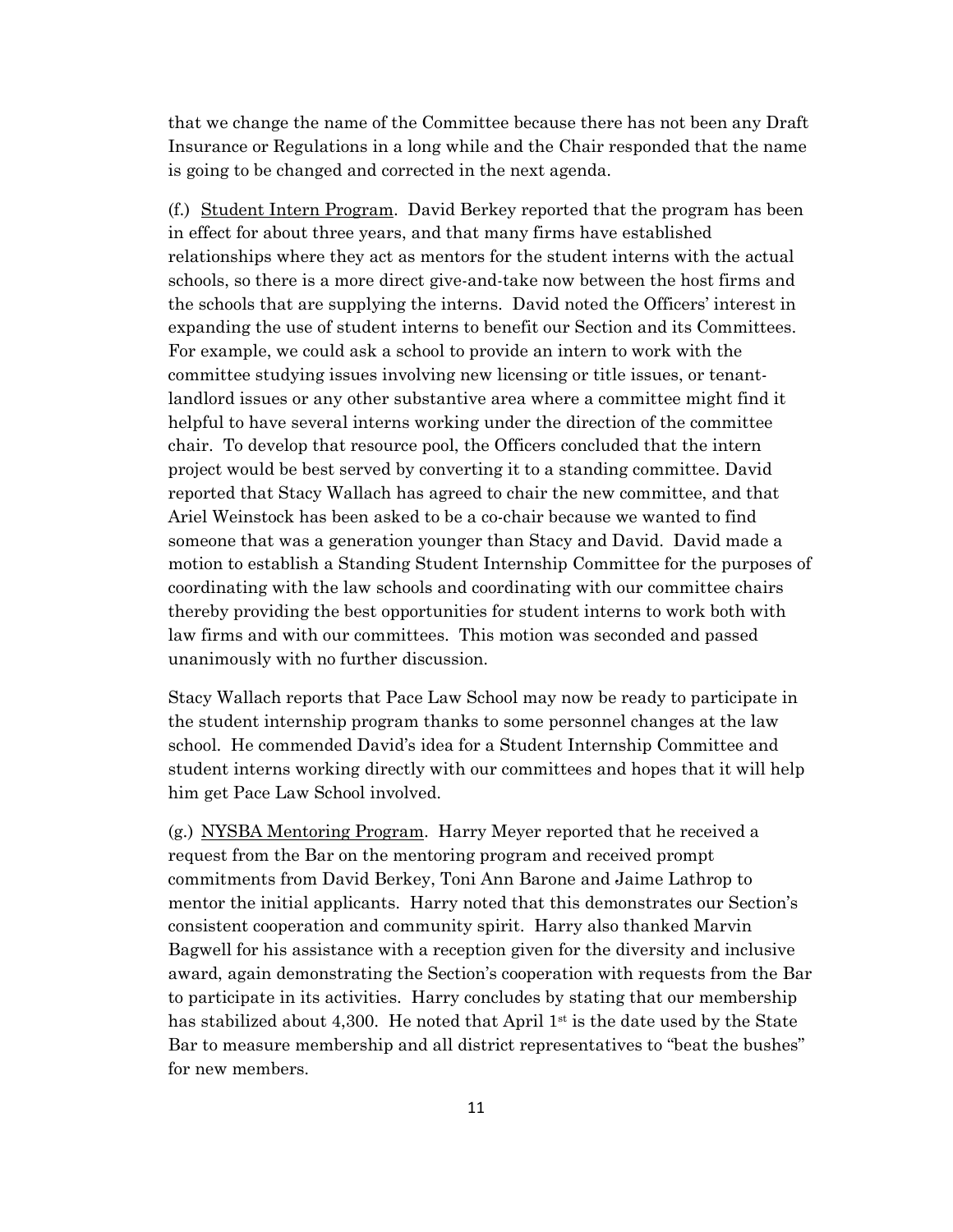### 11. Report of Standing Committees.

(a.) Attorney Opinion Letters. Chip Russell reported that the attorney opinion letter committee met earlier today. Attended by about 6 people, they discussed a variety of topics including recent case law, potential limitation of liability clauses, and relevant case law. Greg Pressman added that the discussion of recent case law was quite brief because there was virtually nothing to discuss, which tells you something about how opinions are regarded.

(b.)Legislation. Sam Tilton reported that the Legislation Committee distributed its report prior to this meeting in which it was noted that none of the bills we opposed were passed and the two bills that we supported were not passed either. The minutes from October mentioned getting a working group started and that has occurred.

(c.) Real Estate Financing. Richard Fries sent an email report which Mindy Stern reported for him. With Karl Holtzschue's assistance, we continue to actively monitor and weigh in on proposed legislation. In this regard a number of recent memoranda have been submitted on behalf of our Section. We are currently in the process of reviewing Senate 5714 -- a bill to add a new Section 1308 to the RPAPL. This new section would provide for an expedited procedure for the foreclosure of residential mortgages on abandoned or vacated property. The proposed new legislation sets forth in elaborate detail the procedure for demonstrating to the Court that the property has in fact been abandoned and upon such demonstration for obtaining a judgment of foreclosure without the appointment of a referee to compute. There are a number of issues to consider including the impact on the deficiency judgment rules and whether the Court would be too overburdened to review statements of the indebtedness without a third party referee being engaged to provide that service. The Financing Committee report also noted (as previously discussed in today's meeting) that the Committee was considering forming a subcommittee to deal with residential mortgage loans. The Chair states that he received an email from Richard after the report was written confirming that the Real Estate Financing Committee fully supports creating a separate Standing Committee for residential financing issues.

(h.) Real Estate Construction Committee. Ken Block presented the Construction Committee's proposal that we try to reverse the position taken by the plaintiffs' bar ten years ago with respect to the scaffold law (Labor Law Section 240 subdivision1), which poses strict liability on a contractor or owner for injuries to workers on a fall from heights (described as elevation injuries or gravity injuries). Ken explained that under the current law, if a worker falls from a height of about 16 inches, the law imposes strict liability, and the only defense is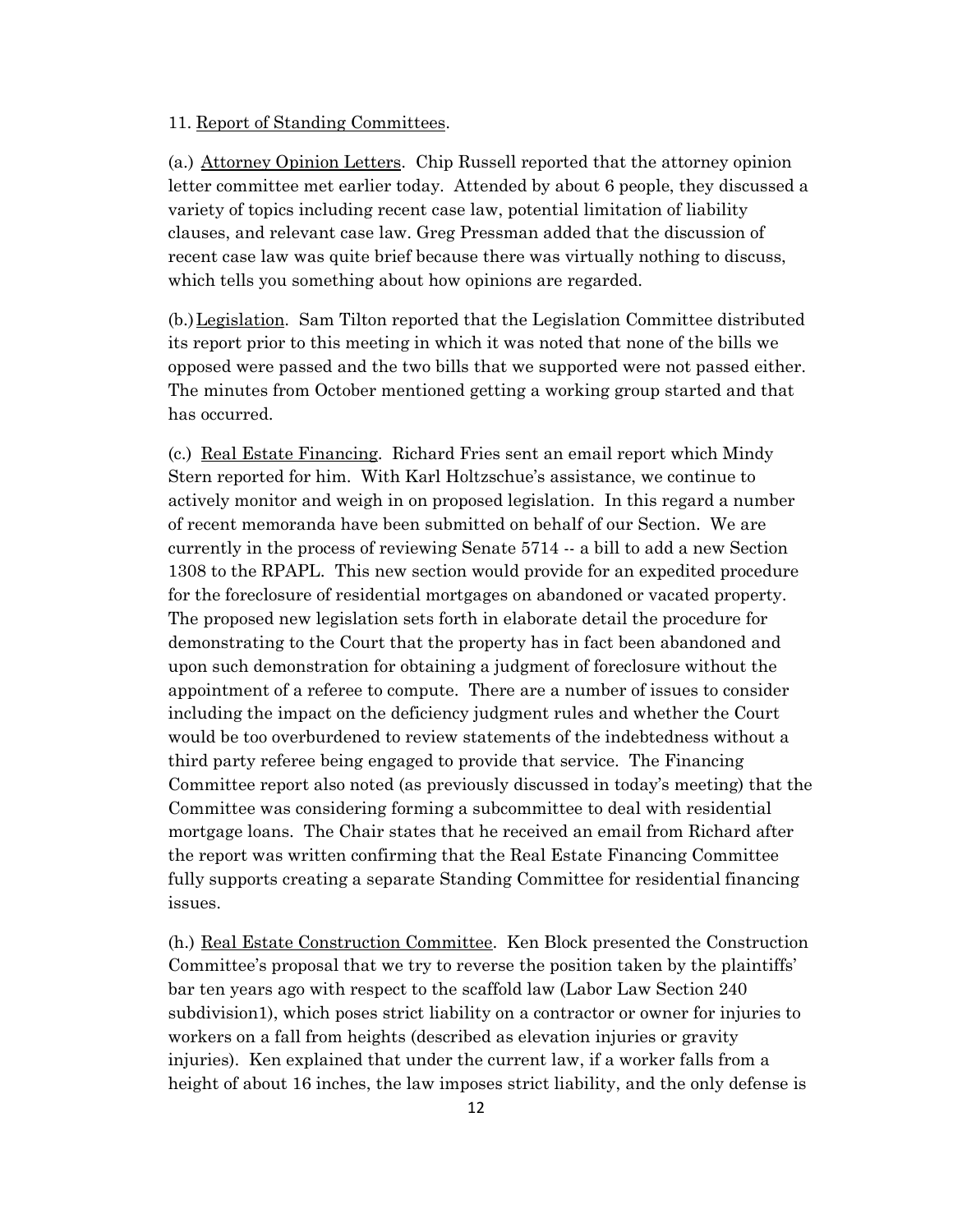if the employee was the sole proximate cause of the injury. So if the facts are mixed – for example, the scaffold was not properly secured but the employee was drunk when he or she fell off the scaffold, strict liability is imposed. Ken noted that this has resulted in a dramatic increase in construction insurance premiums in New York, which probably are now the highest in the country, and that this has reduced construction jobs in both the private and public sector. He also noted that New York is the only remaining state with a strict liability standard for scaffold or height-related injuries, and that the issue recently was discussed in Crain's.

Ken informed the Committee that momentum is building among many different sectors of the real estate industry to amend the CPLR to replace strict liability with a comparative negligence standard that would permit a defendant to assert comparative negligence (*i.e*., in the prior example, that the worker was drunk) and that there be a sharing of negligence. Ken noted that this proposal was the subject of a bill in 2003 opposed by the Association after a report published by the Tort Reform Task Force in 1999 (the plaintiff's bar), opposing tort reform generally. In its report the Task Force opined that there is no need to change the Scaffold Law because it has been narrowly interpreted and there are defenses available.

Ken reported that although the Association opposed the comparative negligence bill in 2003, it stated at the time that it might consider a recalcitrant worker doctrine (i.e., if the worker refuses to use a safety harness or tie-off). Ken noted that very few cases have allowed that as a defense. He also reported that lobbyists in Albany are trying to modify the pending comparative negligence bill to incorporate this doctrine.

Ken stated that the Construction Committee has concluded that the Section should revisit this issue. He noted that Karl Holtzschue informed Ken that we need a consensus vote to support such a reform. Ken advised the Committee that the pending comparative negligence bill does not fully address the issue and that in the Construction Committee's opinion we should defer to the personal injury lawyers to do so. The Construction Committee's position is that the current bill is a start – it is not fully there – but we should support in concept a change to a comparative negligence standard.

Ken requested that the Committee discuss whether it is willing to propose or support Scaffold Law reform. The Chair noted that according to Kevin Kerwin, the Sections are permitted to support or oppose legislation, but not to propose legislation. The Chair further explained that when there is a conflict among the Sections, the Conflict Committee of the Association decides how to resolve them. So in this case, the Conflict Committee will decide whether to support the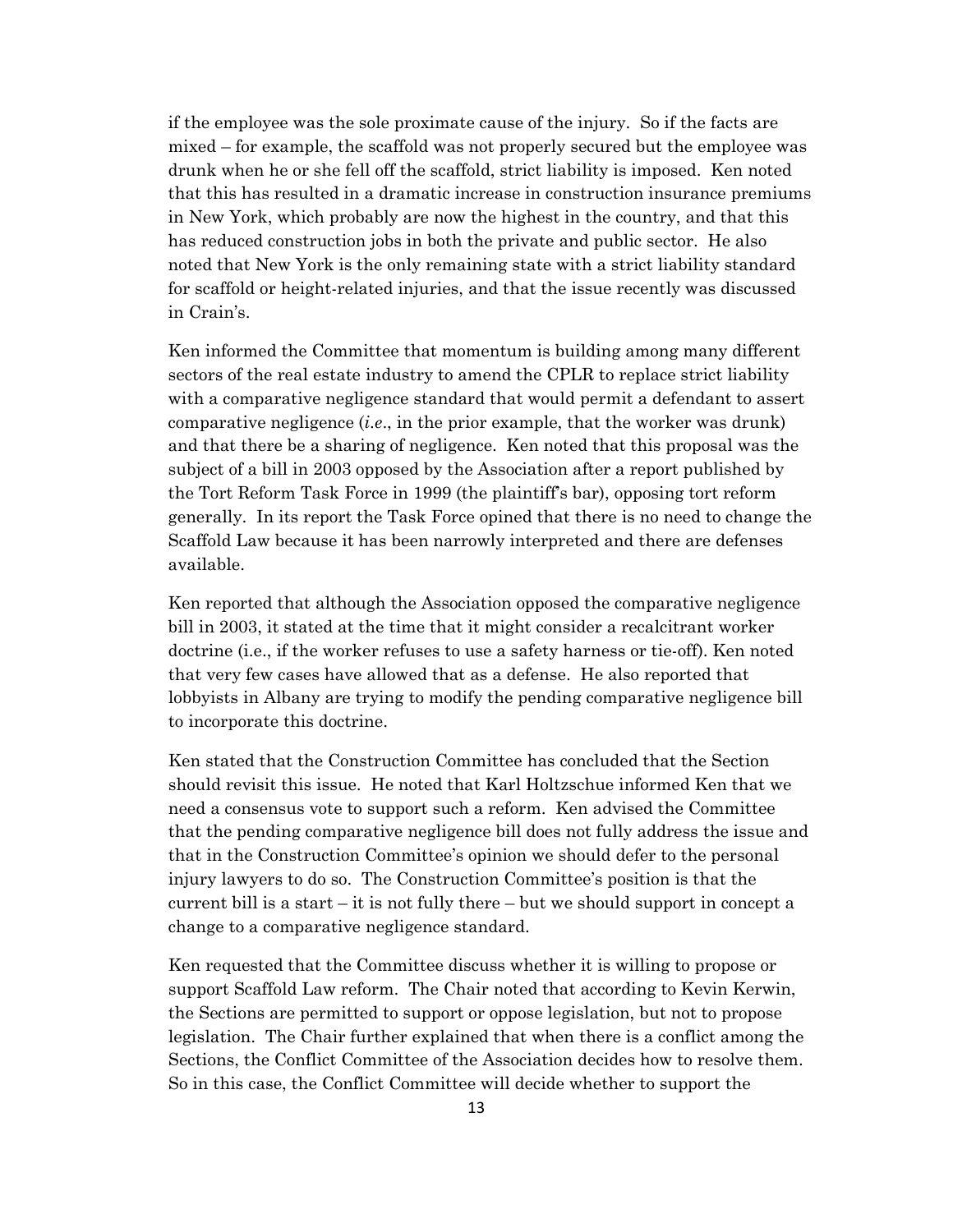position of the tort lawyers (the plaintiffs' bar), or the position taken by our Section and other interested Sections. The Chair noted that although there does not appear to be anything currently pending to vote on, he agreed with Ken that we should be discussing it. He described it as a unique challenge for our Section, and noted that he has discussed it with the President of the Association, David Schraver, who acknowledges that this conflict may need to be confronted during his term.

Brian Lustabader added that he and Ken have been discussing it with two other bar associations – New York County Lawyers and the Association of the Bar of the City of New York. Brian reported that the New York County Lawyers is in favor of the pending legislation and that he expects the Association of the Bar of the City of New York to support it as well. He noted that various constituencies supporting reform view the current bill as a last chance to get something before the legislature, so there is strong momentum to move forward with it this year. Ken advised the Committee that the Construction Committee is developing informational programs jointly with the New York County Lawyers and the Association of the Bar of the City of New York, but that the Construction Committee is not expressing a position in support because the Association's last stated position is to oppose Scaffold Law reform. John Hall asked if New York is already a comparative negligence state so this bill would be change strict liability to comparative negligence rather than strict liability to negligence. Ken responded that New York has a comparative negligence standard in most areas but the Scaffold Law is an exception. The proposed amendment to CPLR Section 1414 would clarify that comparative negligence applies in the case of the Scaffold Law too. It is judge-made law that makes it strict liability. John Hall suggested that we tread carefully because in some instances it could be the employer pressuring an employee to use an unsafe scaffold. Ken responded that a comparative negligence standard does not undermine that concept.

Ken Block made a motion that the Section support some type of reform to the Scaffold Law. The motion was seconded and passed unanimously with no further discussion. Brian added that at Friday's section meeting, they will continue to discuss the Scaffold Law and continue amending an architect's agreement as was previously done with a contractor's agreement.

(d.) Real Estate Workouts and Bankruptcy. Bob Zinman reported that regrettably our annual joint meeting with the Real Estate Finance Committee scheduled for earlier today had to be postponed due to prior commitments but it will be rescheduled. He noted that there have not been any great economic disasters lately that would cause the Committee to have pressing issues to discuss.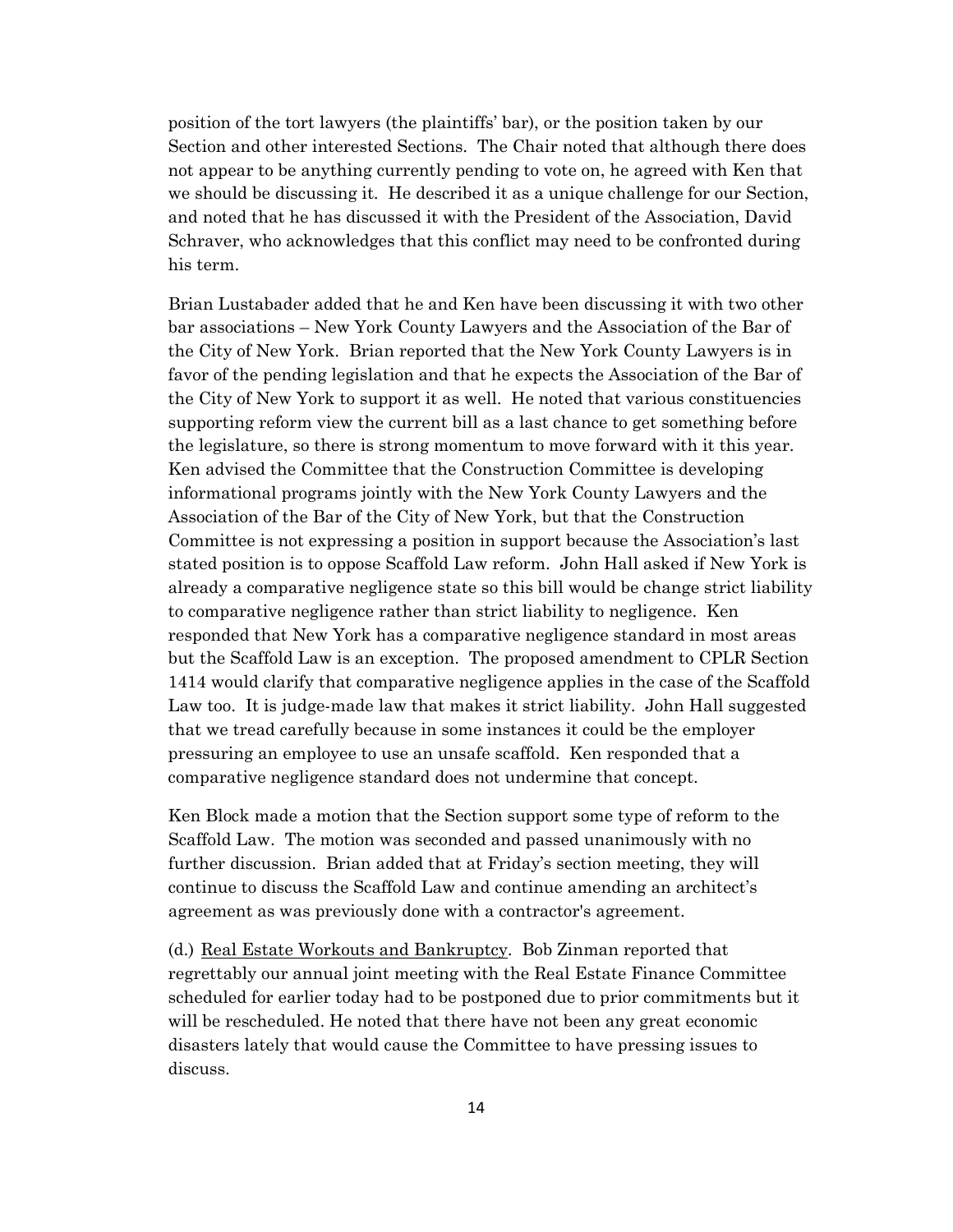(e.) Publications. Marvin Bagwell reported that the Winter edition of the "Real Property Law Journal" was published and distributed via mail, that the Spring edition is being compiled, and that more articles are needed by February 4, 2014.

(f.) Professionalism. Patricia Watkins reported the Committee hopes to meet shortly, and that Nancy Connery has suggested some great ideas for Committee activities, one of which may require the assistance of an intern, in which case the Professionalism Committee will contact the Student Intern Committee.

(g.) Not-for-Profit Entities and Concerns. Sue Golden reported that the Not-for-Profit Entities and Concerns Committee is presenting its CLE program on January 31, 2014, on real property tax exemptions. An assessor will present the assessor's perspective and other speakers will discuss recent case law and practice tips on preparing the application and related issues. The Chair added that there is a new statute in New York just signed into law a few weeks ago; it is the first overhaul of the not-for-profit law in 40 years that deals with the transfer of property by a not-for-profit organization. He noted that the process has been streamlined to make it easier for not-for-profits to obtain approval to sell property by possibly eliminating court orders in some instances. **[Someone]** added that the statute required that all real property transactions be approved and now executive committees or other committees can now actually approve minor leases and those kinds of things that they could never do before.

(h.) Condominiums and Cooperatives. Dennis Greenstein reported that the Cooperatives and Condominiums Committee's annual CLE program, to be held this year on January 30, 2014, will discuss affordable housing, ethics and the illegal use of apartments. He noted that the latter is becoming a problem, particularly in Manhattan, when people use their apartments as bed and breakfasts, and the implications go beyond just affecting the buildings but also other laws that are being violated. Dennis also reported that the Committee has been conferring with the City Bar Association's Committee on Condominiums and Cooperatives about possibly amending the Condominium Act to minimize personal liability of board members in light of the **[***Heckel Ny***]** appellate division case which held that there was a defective fence on the roof of the building and someone was seriously hurt, but because the Board had no control, the Board members were not personally liable. He noted that this has frightened many people who serve on Boards, and that concerned lawyers are discussing whether to seek statutory relief rather than relying on court decisions, which may be inconsistent.

(i.) Low Income and Affordable Housing. Richard Singer noted that it is a time of transition right now, with changes being made in appointments to head the HPD in the City and HUD.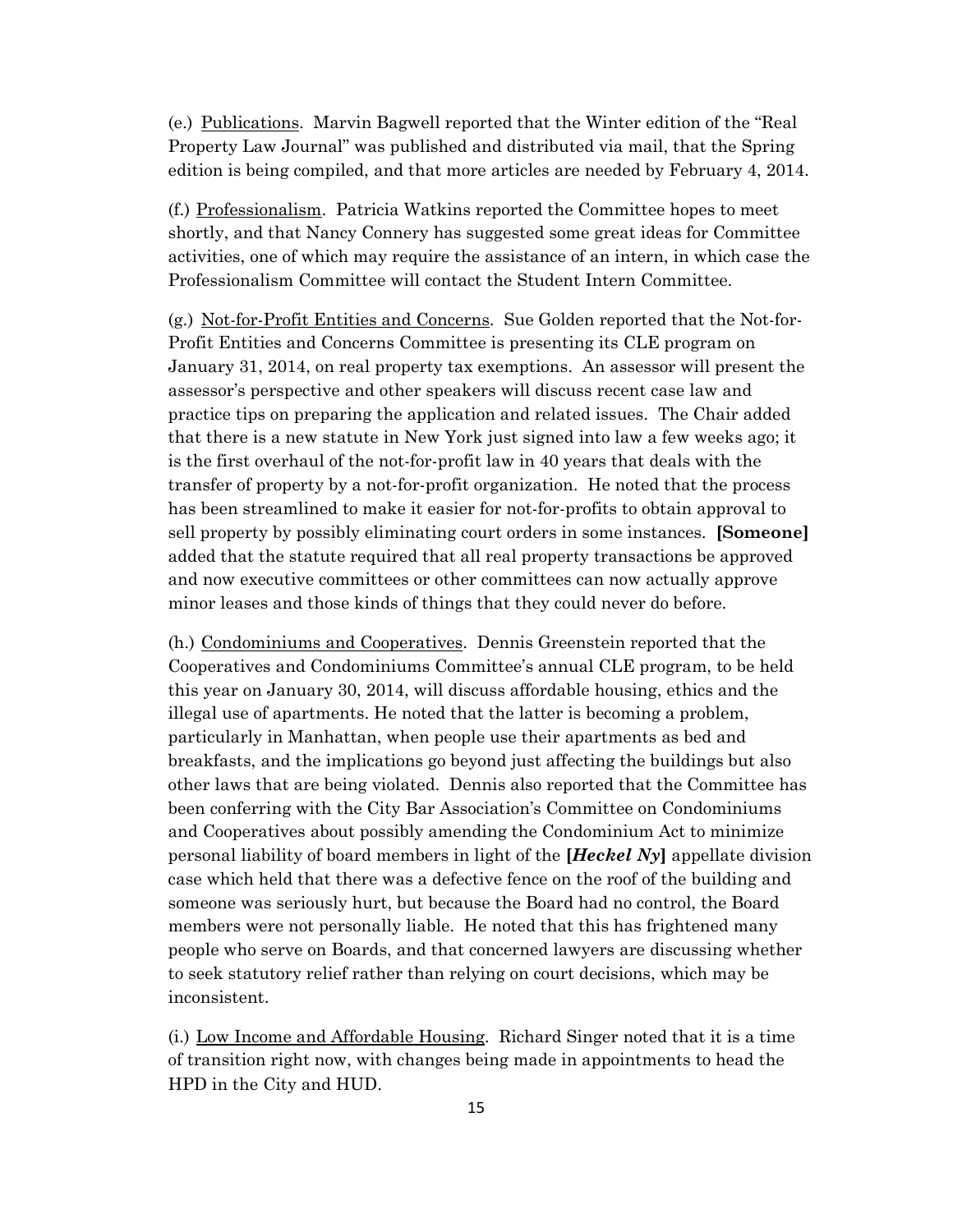(j.) Commercial Leasing. David Zinberg reported that the Commercial Leasing Committee completed two successful CLE meetings in the fall – one on good guy guarantees and the other on construction law issues for leasing attorneys. He thanked Brian Lustbader for both hosting and presenting the second program. The Committee is working on two more CLE meetings for the Spring, details to follow.

(k.) Landlord and Tenant Proceedings. Ed Filemyr reported that the Landlord and Tenant Proceedings Committee is sponsoring a program on January 30, 2014, focusing on a Fair Debt Collections Practices Act case which held that a L&T practitioner violated the Acted because he relied solely on information provided to him by the managing agent. There also will be a presentation on risk management for landlord tenant counsel. Ed reported that the Committee also is developing an update program to be held in the Spring.

(l.) Green Real Estate. Joel Binstok reported that the Green Real Estate Committee held a CLE program in the fall focused on what real estate lawyers should know about green real estate and sustainability, and that another program is being planned, either on the controversial topic of fracking, or on solar energy.

(m.) Condemnation, Certiorari and Real Estate Taxation. Karla Corpus sent an email report which Jim Grossman reported for her. Governor Cuomo's budget bill has a two year property tax freeze for homeowners with income under \$500,000. Another significant change is that school districts can now buy into the veteran's exemption where they could not do so before. Karla's report also focused on a significant change in the way property tax exemptions are granted for religious organizations. Karla explained that for many years New York denied exemptions to people who create a religion and then try to obtain exemptions for the homes in which that religion is practiced, but in 2013 the Third Department, in the *Maetreum of Cybele, Magna Mater, Inc. v. McCoy* case [11AD Third 2013], granted an exemption to the owner of a twelve bedroom main house and caretaker's cottage with an outdoor temple and processional pass to further the religious practice of the Cybeline Revival – a pagan religion whose fundamental religious principle is that the divine feminine – the mother goddess – Cybele, who is present in everything thereby creating a connection in all living things as well as giving rise to an obligation to do charitable work and responsibility to improve the conditions of all people, particularly women. Summary judgment was denied by the Supreme Court, and the Third Department granted the exemption.

(n.) CLE. Joe Walsh reported that within the last two weeks we have lost our two liaison people at the State Bar – Kim Francis who handled the practical